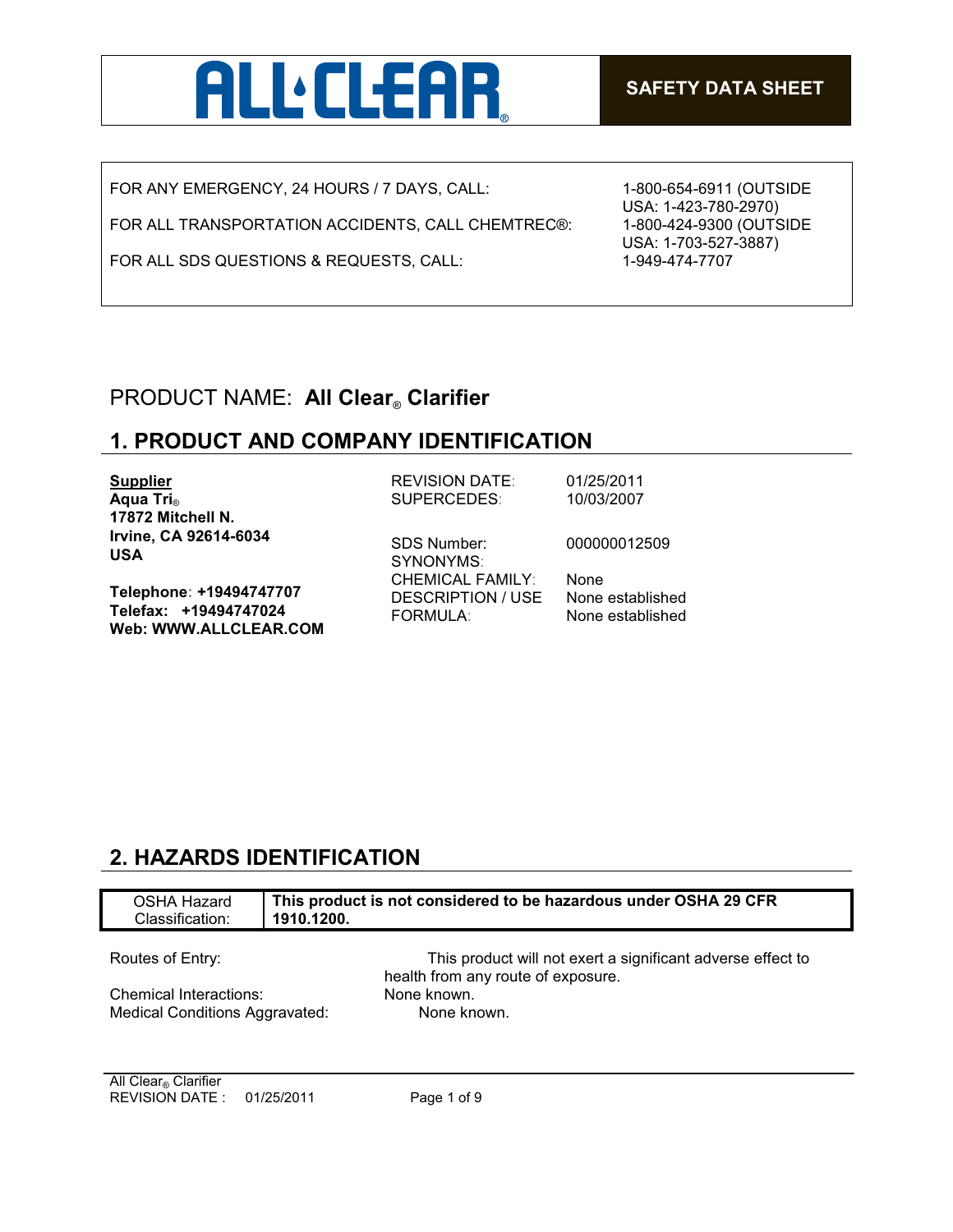

### Human Threshold Response Data

Odor Threshold Not established for product.

Irritation Threshold Not established for product.

### **Hazardous Materials Identification System / National Fire Protection Association Classifications**

| Hazard Ratings: | Health | Flammability | Physical / Instability | PPI / Special<br>hazard. |
|-----------------|--------|--------------|------------------------|--------------------------|
| <b>HMIS</b>     |        |              |                        |                          |
| <b>NFPA</b>     |        |              |                        |                          |

#### Immediate (Acute) Health Effects Inhalation Toxicity: Not expected to cause irritation. Not expected to be toxic by inhalation. Skin Toxicity: Not expected to cause irritation. Not expected to be toxic from dermal contact. Eye Toxicity: Not expected to cause irritation. Ingestion Toxicity: Not expected to be toxic by ingestion. Ingestion may cause gastrointestinal irritation, nausea, vomiting and diarrhoea. Acute Target Organ Toxicity: None known. Prolonged (Chronic) Health Effects Carcinogenicity: This product is not known or reported to be carcinogenic by any reference source including IARC, OSHA, NTP or EPA. Reproductive and Developmental Toxicity: There are no known or reported effects on reproductive function or fetal development. Inhalation: There are no known or reported effects from chronic exposure. Skin Contact: There are no known or reported effects from chronic exposure. Ingestion: There are no known or reported effects from chronic exposure. Sensitization: Not expected to be a skin sensitizer. Chronic Target Organ Toxicity: None known Supplemental Health Hazard No additional health information available.

# **3. COMPOSITION / INFORMATION ON INGREDIENTS**

| CAS OR CHEMICAL NAME                                  | CAS#       | % RANGE |
|-------------------------------------------------------|------------|---------|
| 2-PROPEN-1-AMINIUM. N.N-DIMETHYL-N-2-<br>PROPENYL-. C | 26062-79-3 |         |

REVISION DATE : 01/25/2011 Page 2 of 9 **All Clear® Clarifier** 

Information :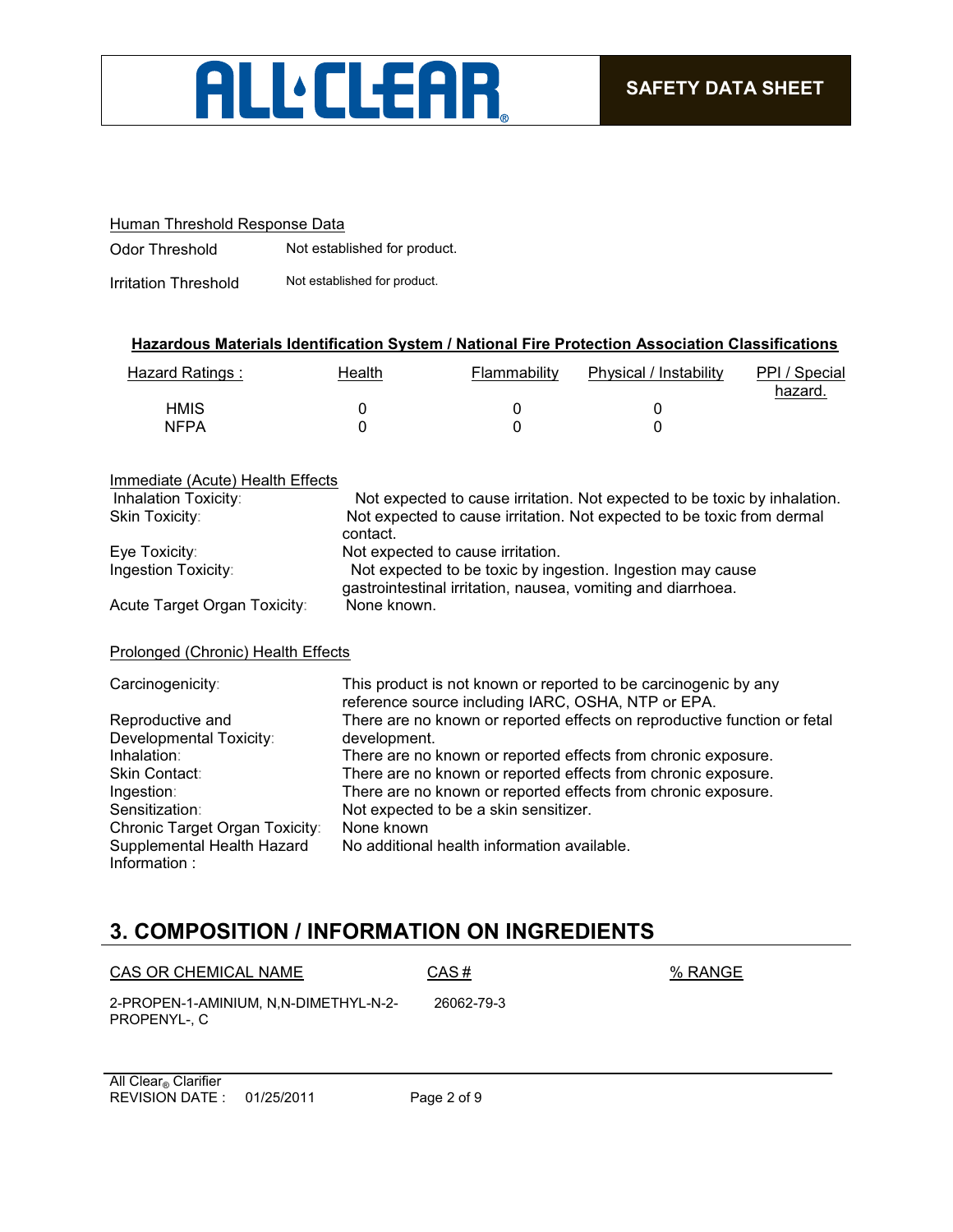

# **4. FIRST AID MEASURES**

| Inhalation:   | IF INHALED: Remove individual to fresh air. Seek medical attention if breathing<br>becomes difficult or if respiratory irritation develops.            |
|---------------|--------------------------------------------------------------------------------------------------------------------------------------------------------|
| Skin Contact: | IF ON SKIN: Flush skin with water for 15 minutes. Take off all contaminated<br>clothing. Seek medical attention if irritation develops.                |
| Eye Contact:  | IF IN EYES: Flush eyes with plenty of water for at least 15 minutes. Seek medical<br>attention if irritation develops.                                 |
| Ingestion:    | IF SWALLOWED: Immediately drink water to dilute. Seek medical attention if<br>symptoms develop. Never give anything by mouth to an unconscious person. |

# **5. FIRE FIGHTING MEASURES**

| Flammability Summary (OSHA):                                                            | The product is not flammable., Not combustible., The substance or<br>mixture is not classified as pyrophoric., Not explosive                                                                                                                                                                                                |
|-----------------------------------------------------------------------------------------|-----------------------------------------------------------------------------------------------------------------------------------------------------------------------------------------------------------------------------------------------------------------------------------------------------------------------------|
| <b>Flammable Properties</b>                                                             |                                                                                                                                                                                                                                                                                                                             |
| Fire / Explosion Hazards:<br><b>Extinguishing Media:</b><br>Fire Fighting Instructions: | May be ignited by open flame.<br>Water fog Carbon dioxide (CO2) Foam Dry powder<br>Use water spray to cool unopened containers. In case of fire, use<br>normal fire-fighting equipment and the personal protective<br>equipment recommended in Section 8 to include a NIOSH approved<br>self-contained breathing apparatus. |
| <b>Hazardous Combustion Products:</b>                                                   | During a fire, irritating and highly toxic gases may be generated by<br>thermal decomposition or combustion.                                                                                                                                                                                                                |

## **6. ACCIDENTAL RELEASE MEASURES**

| Personal Protection for Emergency  | Use the personal protective equipment recommended in Section 8       |
|------------------------------------|----------------------------------------------------------------------|
| Situations:                        | and a NIOSH approved self-contained breathing apparatus.             |
| <b>Spill Mitigation Procedures</b> | Keep people away from and upwind of spill/leak.                      |
| Air Release:                       | solublelf the product contaminates rivers and lakes or drains inform |
| Water Release:                     | respective authorities.                                              |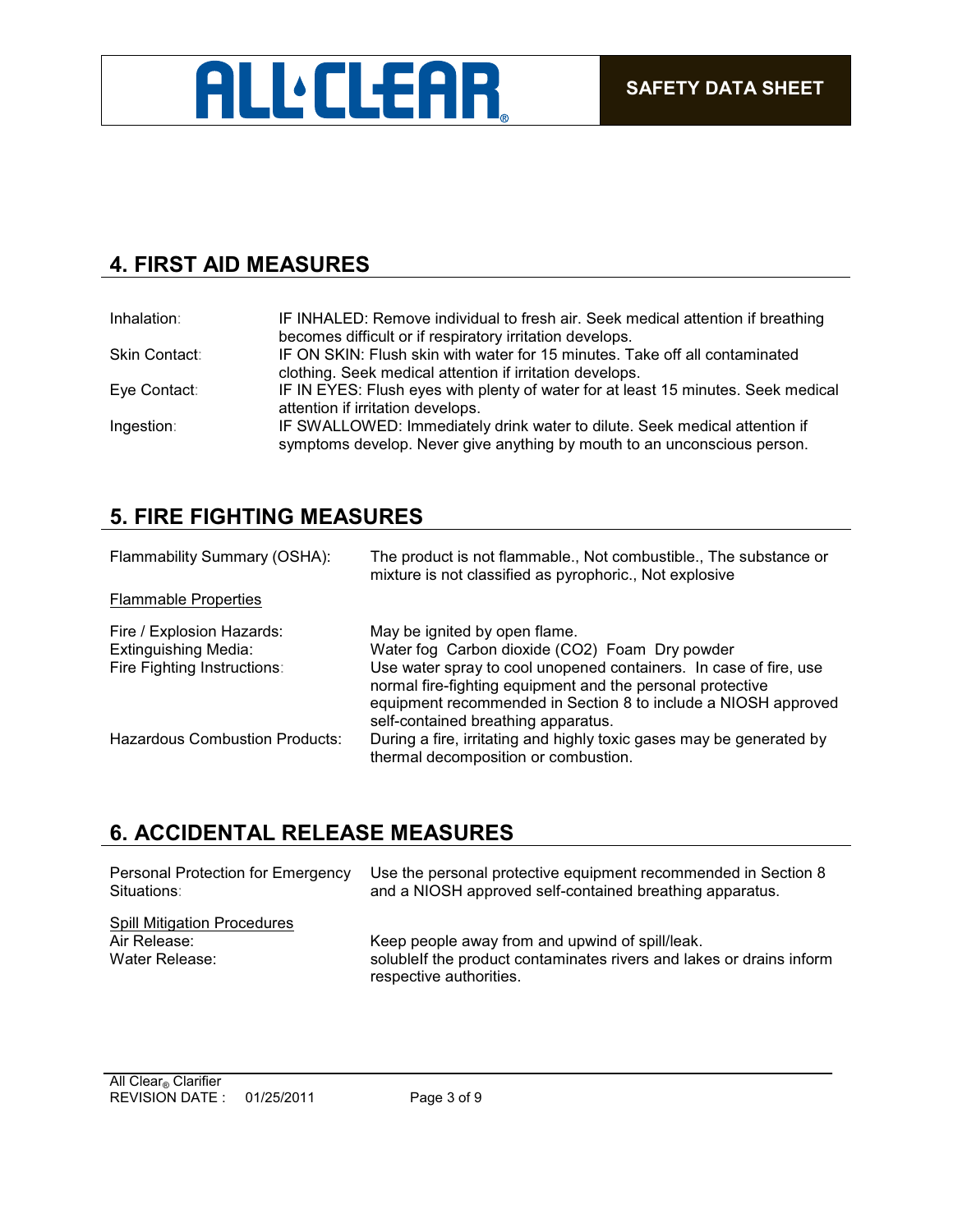# **ALL'CLEAR**

| Land Release:                  | Contain spillage, soak up with non-combustible absorbent material,<br>(e.g. sand, earth, diatomaceous earth, vermiculite) and transfer to a<br>container for disposal according to local / national regulations (see<br>section 13). Do not contaminate ponds, waterways or ditches with<br>chemical or used container. |
|--------------------------------|-------------------------------------------------------------------------------------------------------------------------------------------------------------------------------------------------------------------------------------------------------------------------------------------------------------------------|
| Additional Spill Information : | Prevent further leakage or spillage if safe to do so. Use personal<br>protective equipment as required. Evacuate personnel to safe areas.<br>Remove all sources of ignition.                                                                                                                                            |

# **7. HANDLING AND STORAGE**

| Handling:                           | Do not take internally. Avoid contact with skin, eyes and clothing. If<br>in eyes or on skin, rinse well with water. Avoid breathing vapors,<br>mist or gas. |
|-------------------------------------|--------------------------------------------------------------------------------------------------------------------------------------------------------------|
| Storage:                            | Store in a cool, dry and well ventilated place. Isolate from<br>incompatible materials. Keep out of reach of children.                                       |
| Incompatible Materials for Storage: | Refer to Section 10, "Incompatible Materials."                                                                                                               |

## **8. EXPOSURE CONTROLS / PERSONAL PROTECTION**

Ventilation: No exposure limits exist for the constituents of this product. Additional ventilation beyond that of general exhaust is not normally required.

Protective Equipment for Routine Use of Product

| Respiratory Protection:   | Respiratory protection not normally needed. |
|---------------------------|---------------------------------------------|
| Skin Protection:          | Impervious gloves                           |
| Eye Protection:           | Safety glasses with side-shields            |
| Protective Clothing Type: | impervious clothing                         |
|                           |                                             |
| Exposure Limit Data       |                                             |

| <b>CHEMICAL NAME</b> | CAS# | Name of Limit | Exposure |
|----------------------|------|---------------|----------|
| No Data Found        |      |               |          |

# **9. PHYSICAL AND CHEMICAL PROPERTIES**

|   | <b>Physical State:</b><br>Form<br>Color:<br>Odor:<br>Molecular Weight: | liquid<br>No data.<br>blue<br>No data.<br>None established |
|---|------------------------------------------------------------------------|------------------------------------------------------------|
| . |                                                                        |                                                            |

REVISION DATE : 01/25/2011 Page 4 of 9 **All Clear® Clarifier**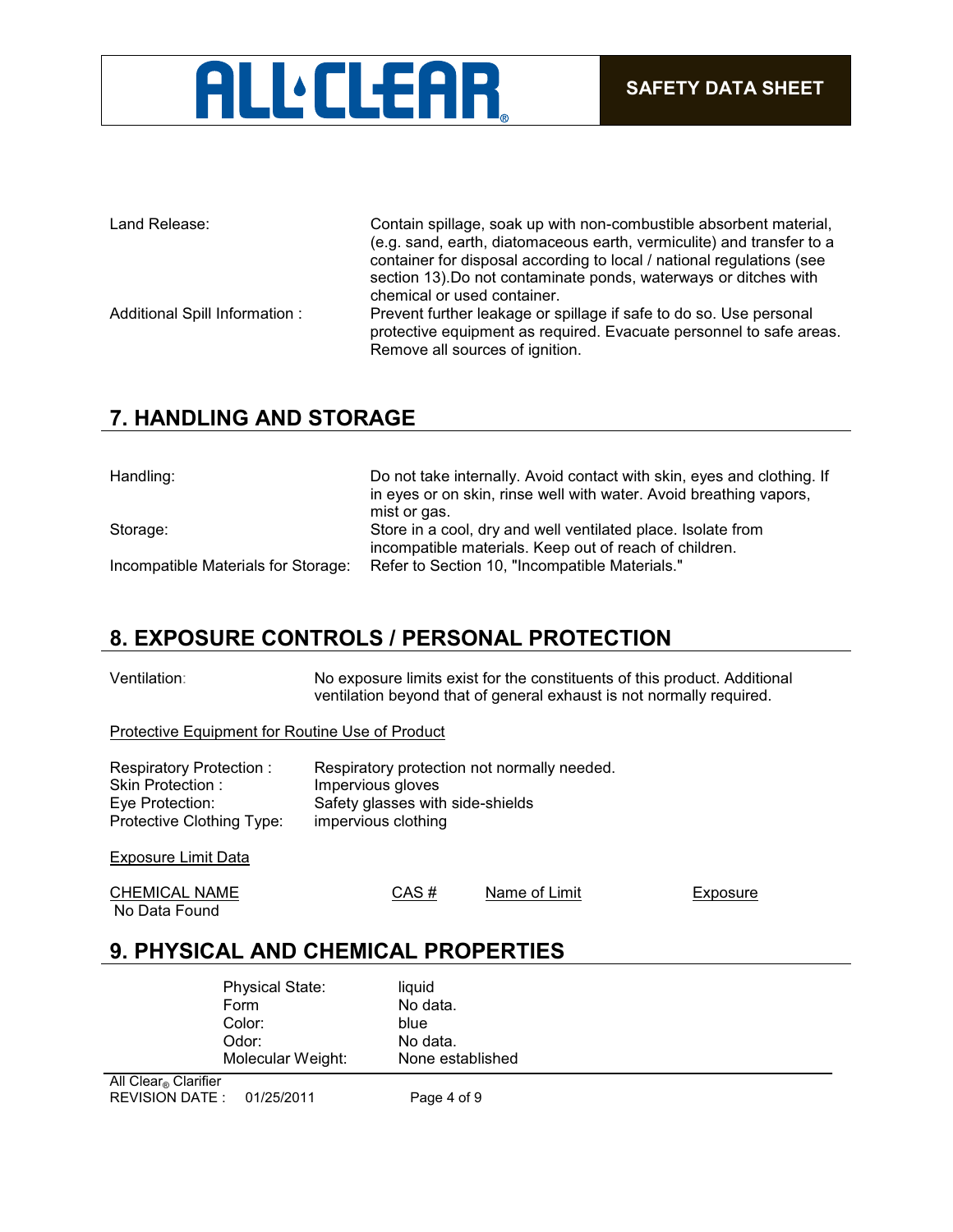# **ALL** CLEAR

| Specific Gravity:        | 1.00 - 1.02<br>20 °C  |
|--------------------------|-----------------------|
| pH :                     | $6.5 - 8.0$           |
| Boiling Point:           | 100 °C<br>212 °F      |
| Freezing Point:          |                       |
| <b>Melting Point:</b>    | not applicable        |
|                          | not applicable        |
| Density:                 |                       |
| <b>Bulk Density:</b>     | no data available     |
| Vapor Pressure:          | no data available     |
| Vapor Density:           | no data available     |
| Viscosity:               | no data available     |
| Solubility in Water:     | soluble in cold water |
| Partition coefficient n- | Not applicable        |
| octanol/water:           |                       |
| <b>Evaporation Rate:</b> | <1                    |
| Oxidizing:               | None established      |
| Volatiles, % by vol.:    | no data available     |
| <b>VOC Content</b>       | no data available     |
| <b>HAP Content</b>       | Not applicable        |
|                          |                       |

# **10. STABILITY AND REACTIVITY**

| Stable under nor        |
|-------------------------|
| Heat, flames and        |
| Oxidizing agents        |
| Carbon oxides, <b>H</b> |
| No data                 |
|                         |

normal conditions. and sparks. s, Hydrogen, Hydrogen chloride

# **11. TOXICOLOGICAL INFORMATION**

Component Animal Toxicology Oral LD50 value: 2-PROPEN-1-AMINIUM, N,N-DIMETHYL-N-2- PROPENYL-, C LD50 > 5,000 mg/kg Rat

Component Animal Toxicology

REVISION DATE : 01/25/2011 Page 5 of 9 **All Clear® Clarifier**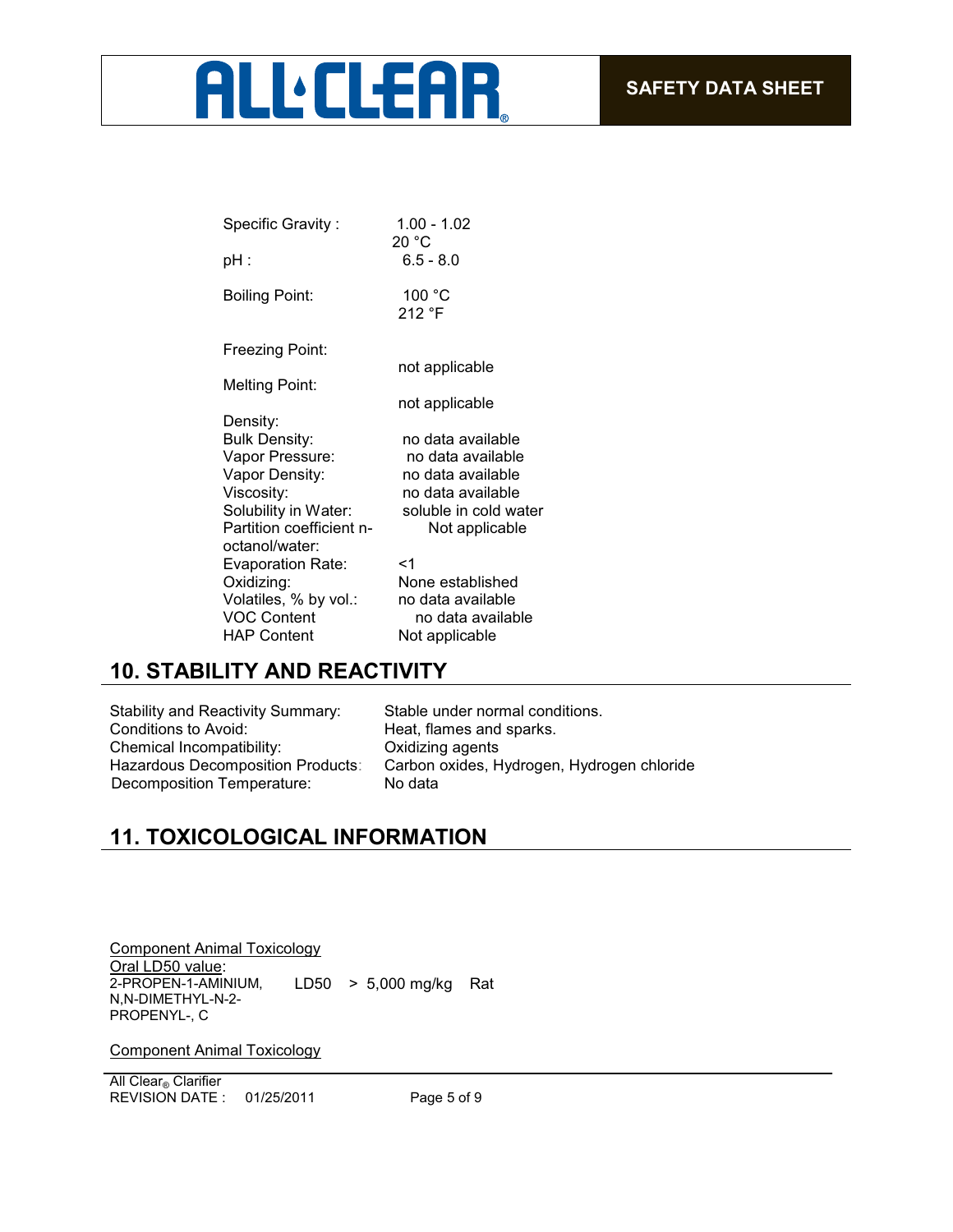# ALL'ELEAR

Dermal LD50 value: 2-PROPEN-1-AMINIUM, N,N-DIMETHYL-N-2- PROPENYL-, C LD50 > 20,000 mg/kg Rabbit

Component Animal Toxicology Inhalation LC50 value: 2-PROPEN-1-AMINIUM, N,N-DIMETHYL-N-2- PROPENYL-, C No data

| <b>Product Animal Toxicity</b> |                                                                           |
|--------------------------------|---------------------------------------------------------------------------|
| Oral LD50 value:               | $> 5,000$ mg/kg<br>LD50<br>rat                                            |
| Dermal LD50 value:             | $> 2,000$ mg/kg<br>rabbit<br>LD50                                         |
| Inhalation LC50                | no data available                                                         |
| value:                         |                                                                           |
| Skin Irritation:               | Not expected to cause irritation.                                         |
| Eve Irritation:                | Not expected to cause irritation.                                         |
| <b>Skin Sensitization:</b>     | Not believed to be sensitising to skin.                                   |
|                                |                                                                           |
| Acute Toxicity:                | There are no known or reported target organ effects from acute exposure.  |
| Subchronic / Chronic           | There are no known or reported effects from chronic exposure.             |
| Toxicity:                      |                                                                           |
| Reproductive and               | Not known or reported to cause reproductive or developmental toxicity.    |
| Developmental Toxicity:        |                                                                           |
|                                |                                                                           |
| Mutagenicity:                  | Not known or reported to be mutagenic.                                    |
|                                |                                                                           |
| Carcinogenicity:               | This product is not known or reported to be carcinogenic by any reference |
|                                | source including IARC, OSHA, NTP or EPA.                                  |

# **12. ECOLOGICAL INFORMATION**

Overview: No data for product. Individual constituents are as follows:

| Ecological Toxicity Values for: 2-PROPEN-1-AMINIUM, N,N-DIMETHYL-N-2-PROPENYL-, C |  |
|-----------------------------------------------------------------------------------|--|
|                                                                                   |  |

| Bluegill sunfish                 | - 96 h LC50 = $0.82 - 1.3$ mg/l, (40% Solution)                           |
|----------------------------------|---------------------------------------------------------------------------|
| Rainbow trout (Salmo gairdneri), | $-$ 96 h LC50 0.37 mg/l (40% Solution)                                    |
| Daphnia magna,                   | $-48$ h LC50= 0.9 mg/l (In clear water), (40% Solution)                   |
| Daphnia magna,                   | 48 h LC50= 1.2 - 2.5 mg/l, (ln 50 ppm clay suspension), (40%<br>Solution) |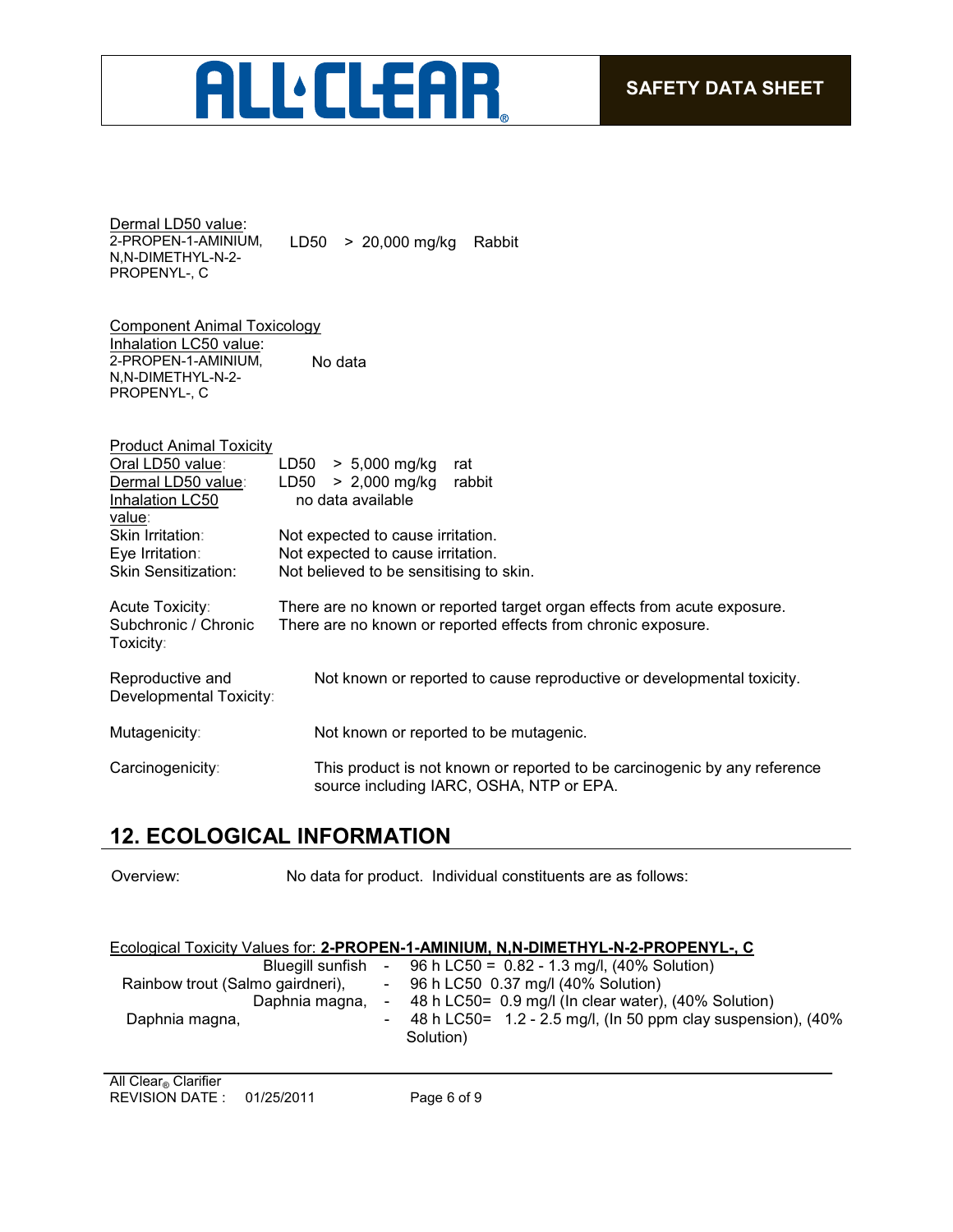

Daphnia magna,  $\frac{48h}{1000}$  - 48 h LC50= 24.8 mg/l (In 1000 ppm clay suspension), (40% Solution)

# **13. DISPOSAL CONSIDERATIONS**

**CARE MUST BE TAKEN TO PREVENT ENVIRONMENTAL CONTAMINATION FROM THE USE OF THE MATERIAL. THE USER OF THE MATERIAL HAS THE RESPONSIBILITY TO DISPOSE OF UNUSED MATERIAL, RESIDUES AND CONTAINERS IN COMPLIANCE WITH ALL RELEVANT LOCAL, STATE AND FEDERAL LAWS AND REGULATIONS REGARDING TREATMENT, STORAGE AND DISPOSAL FOR HAZARDOUS AND NONHAZARDOUS WASTES.** 

| Waste Disposal Summary: | If this product becomes a waste, it DOES NOT meet the criteria of a<br>hazardous waste as defined under 40 CFR 261, in that it does not |
|-------------------------|-----------------------------------------------------------------------------------------------------------------------------------------|
|                         | exhibit the characteristics of hazardous waste of Subpart C, nor is it<br>listed as a hazardous waste under Subpart D.As a nonhazardous |
|                         | liquid waste, it should be disposed of in accordance with local, state<br>and federal regulations.                                      |

Potential US EPA Waste Codes : not applicable

## **14. TRANSPORT INFORMATION**

Land (US DOT): Not Regulated NOT REGULATED AS A DOT HAZARDOUS MATERIAL Water (IMDG): NOT REGULATED AS A HAZARDOUS MATERIAL, Marine Pollutant: No

Air (IATA): NOT REGULATED AS A HAZARDOUS MATERIAL, Emergency Response Guide Number: Not applicable

## **15. REGULATORY INFORMATION**

## **UNITED STATES:** Toxic Substances Control Act (TSCA): The components of this product are listed on the TSCA Inventory of Existing Chemical Substances.<br>None established EPA Pesticide Registration Number: FIFRA Listing of Pesticide Chemicals Not registered in the US under FIFRA. **All Clear® Clarifier**

REVISION DATE : 01/25/2011 Page 7 of 9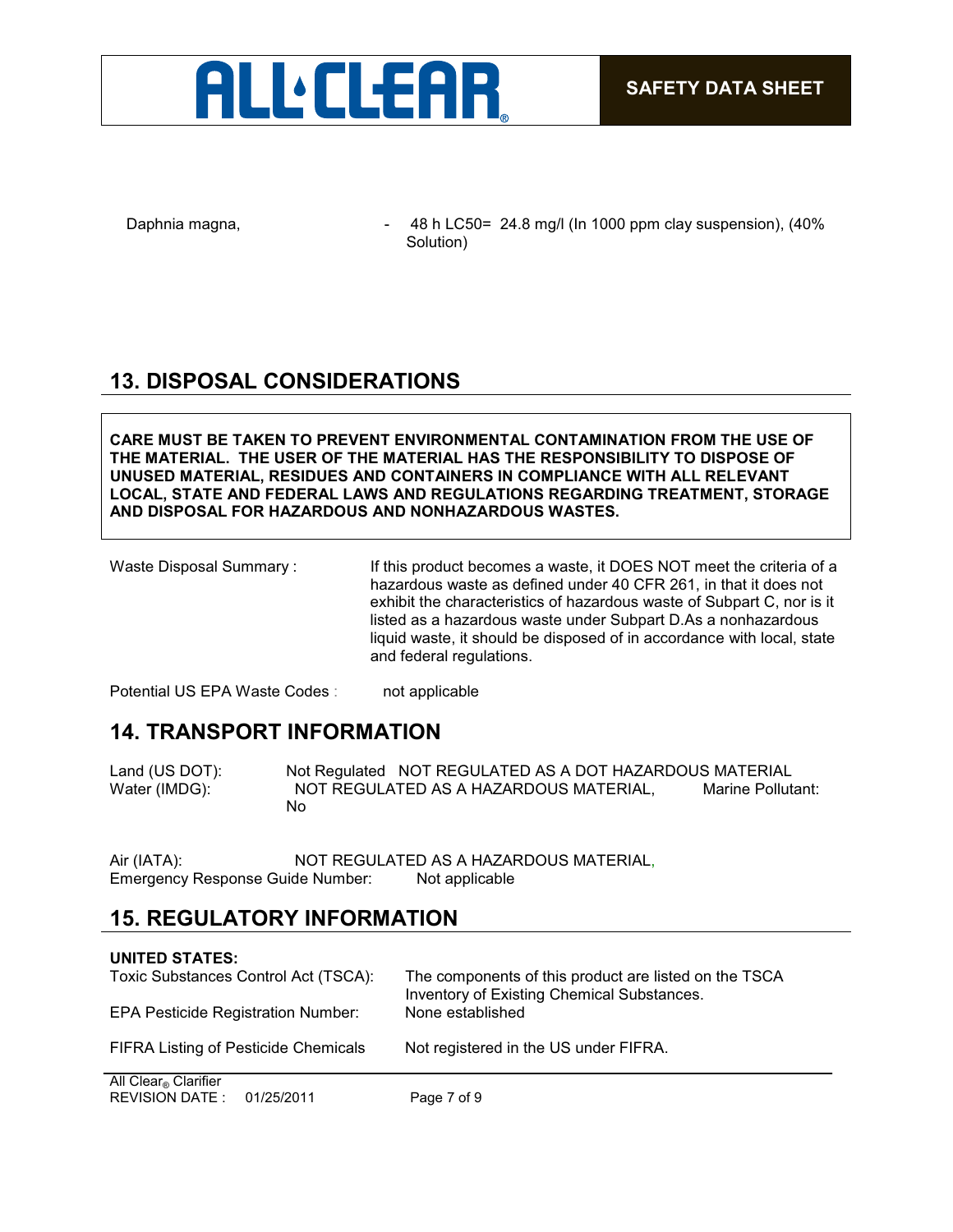

(40 CFR 180):

## **Superfund Amendments and Reauthorization Act (SARA) Title III:**

Hazard Categories Sections 311 / 312 (40 CFR 370.2):

| Health   | <b>None</b> |
|----------|-------------|
| Physical | None        |

### **Emergency Planning & Community Right to Know (40 CFR 355, App. A):**

|            |                         | <b>Extremely Hazardous Substance Section 302 - Threshold Planning Quantity:</b> |
|------------|-------------------------|---------------------------------------------------------------------------------|
| ZUS SAR302 | TPQ (threshold planning | None established                                                                |

ZUS\_SAR302 TPQ (threshold planning quantity)

### **Reportable Quantity (49 CFR 172.101, Appendix):**

ZUS\_CERCLA Reportable quantity None established ZUS\_SAR302 Reportable quantity None established

### **Supplier Notification Requirements (40 CFR 372.45), 313 Reportable Components**

| ZUS SAR313 | De minimis concentration | None established |
|------------|--------------------------|------------------|
|            |                          |                  |

**Clean Air Act Toxic ARP Section 112r:** CAA 112R None established

**Clean Air Act Socmi:** HON SOC None established

**Clean Air Act VOC Section 111:** CAA 111 None established

**Clean Air Act Haz. Air Pollutants Section 112:** ZUS\_CAAHAP

ZUS CAAHRP None established

CAA AP None established

### **State Right-to-Know Regulations Status of Ingredients**

#### **Pennsylvania:**

| CAS#           | T NAME<br><b>COMPONENT</b> |
|----------------|----------------------------|
| 7I ISPA<br>RTK | None established           |